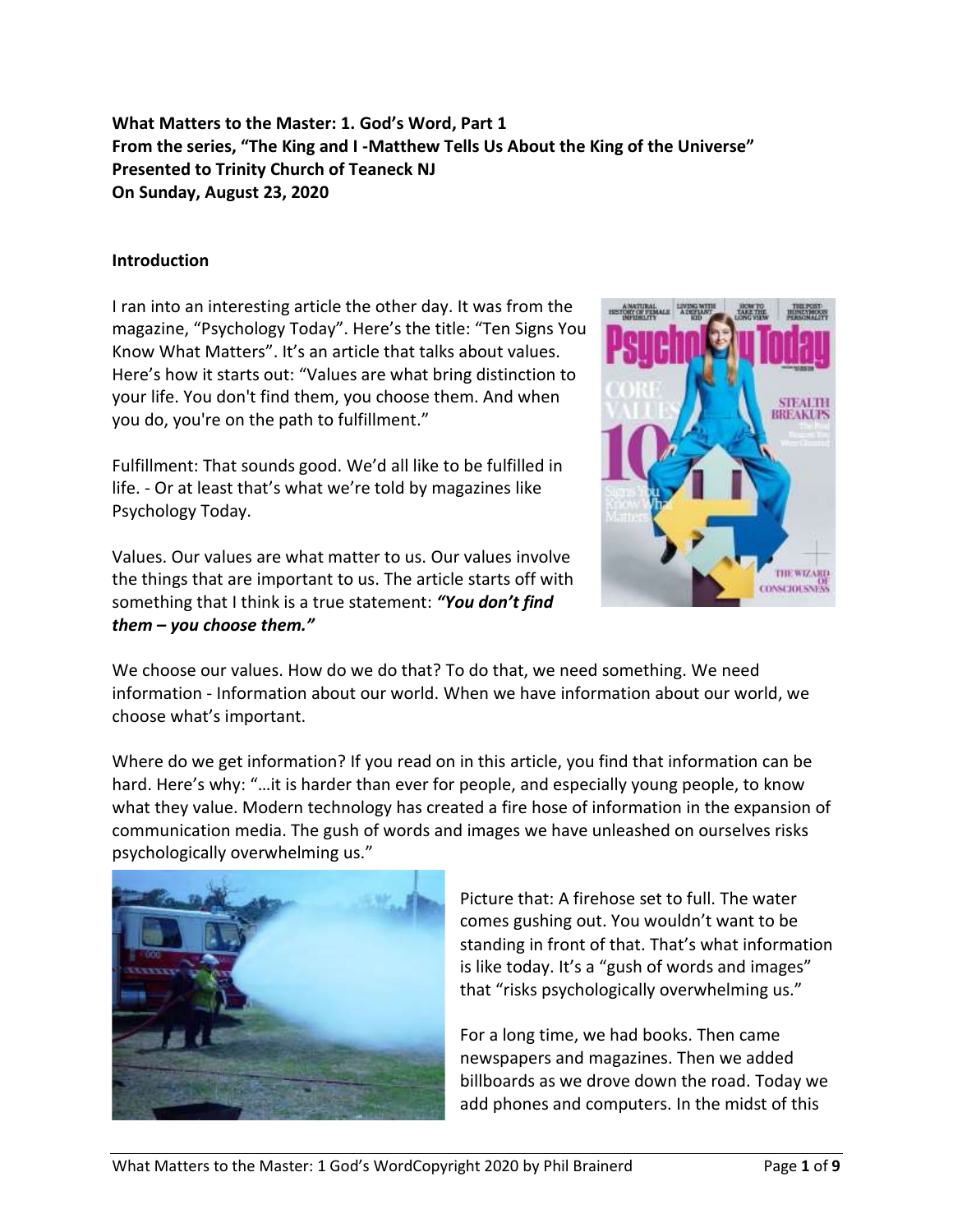"firehose" of information, how do you select the information you need to choose your values? *How do you choose what matters?*

In chapters 5-7 of Matthew's Gospel, we hit what we've been calling "The Christian Manifesto". An important part of a manifesto is to tell people what's important. In other words, "What matters?" Once you know what matters, then you can talk about goals and how you will achieve those goals. So today, we'll begin a short series of messages that we'll call: "What Matters to the Master" If you want to be a disciple of the Master, you must know what's important to him. Let's put it this way:

# *For the Master to be your Master, what matters to the Master must matter to you.*

Today, we'll discuss the first of these items in our series - The things that matter to the Master

What matters to the Master is God's Word. Let's read:

17 "Do not think that I have come to abolish the Law or the Prophets; I have not come to abolish them but to fulfill them. 18 For truly I tell you, until heaven and earth disappear, not the smallest letter, not the least stroke of a pen, will by any means disappear from the Law until everything is accomplished. 19 Therefore anyone who sets aside one of the least of these commands and teaches others accordingly will be called least in the kingdom of heaven, but whoever practices and teaches these commands will be called great in the kingdom of heaven. 20 For I tell you that unless your righteousness surpasses that of the Pharisees and the teachers of the law, you will certainly not enter the kingdom of heaven. (Matthew 5:17-20)

To understand what we just read, we need to ask a question: Why does God's Word matter to the Master? Let's find out.

# **I. God's Word matters to the Master because it represents God's very being.**

We're going to find that God's Word matters because it represents God's very being.

Do not think that I have come to abolish the Law or the Prophets; I have not come to abolish them but to fulfill them. (Matthew 5:17)

What is Jesus referring to? What are the "Law and the Prophets"? In other places Jesus refers to these as "Moses and the Prophets".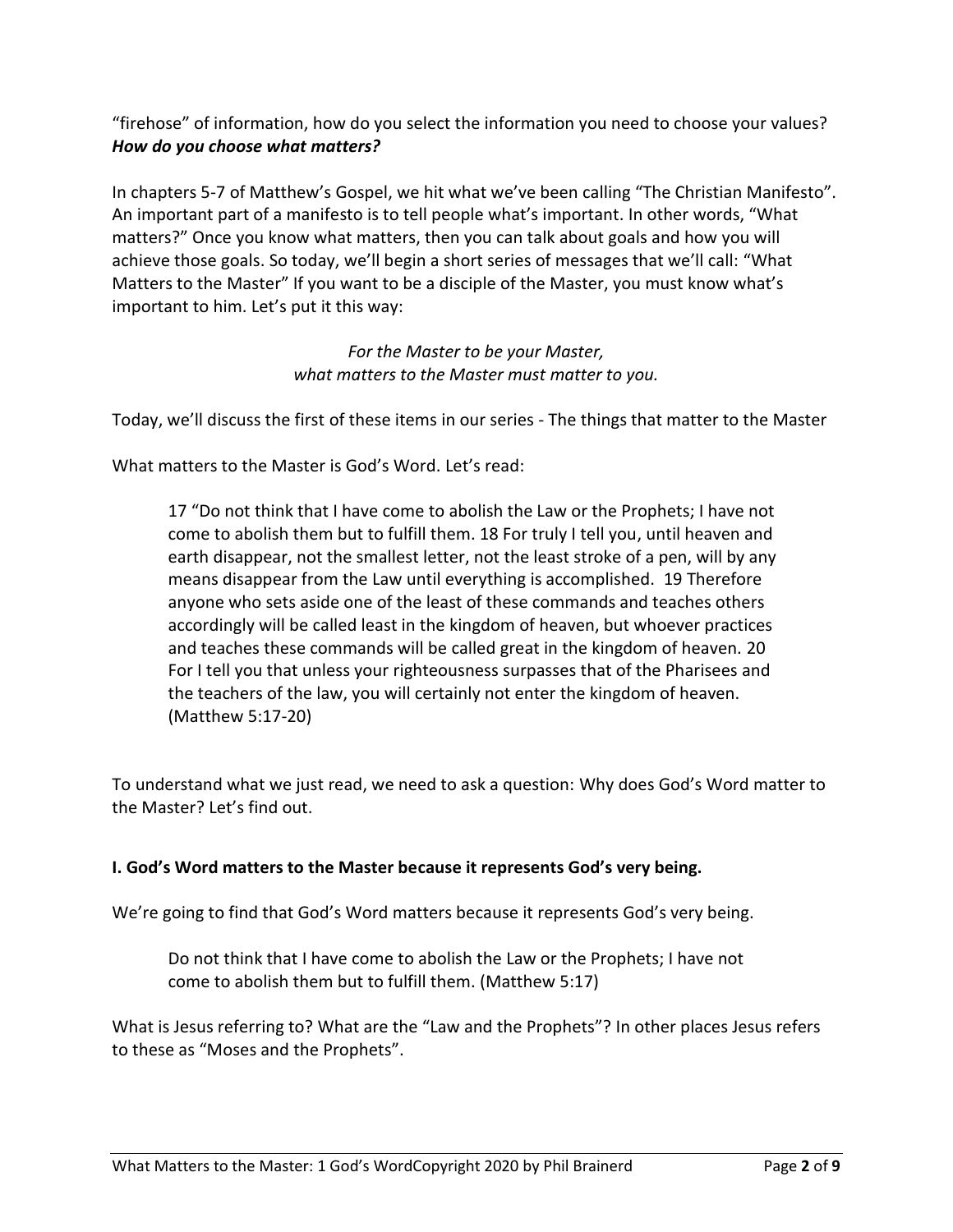The Law and the Prophets are what we today call the Old Testament. The first Five books are the writings of Moses, also known as "The Law". At the end, we see the writings of the great prophets like Jeremiah, Ezekiel, Isaiah, and Daniel. Squeezed in-between these books are the history of the early Jewish people. That includes the Judges, people like Samuel, Samson, and Gideon. Later we see the Hebrew Kings like David and Solomon. Finally, we have the poetry books like Psalms and Proverbs.

These documents stood at the heart of the Jewish world when Jesus appeared. Every faithful Jew knew about them. Many of them memorized large segments.

Why would anyone think Jesus wanted to abolish them? There are two reasons Jesus brought this up. First, some people were always looking for excuses to discredit Jesus. To them, Jesus was some pompous radical who didn't respect the ancient writings. Perhaps the revered writings were threatened by such a man?

Others though, had a Scriptural reason. The prophet Jeremiah spoke of this:

31 "The days are coming," declares the Lord, "when I will make a new covenant with the people of Israel and with the people of Judah. 32 It will not be like the covenant I made with their ancestors when I took them by the hand to lead them out of Egypt…" (Jeremiah 31:31-32)

Some people read this and said that when the Messiah came, he would throw out the old Law and replace it with something else. How did Jesus look at all of this?

"I have not come to abolish them but to fulfill them." (Matthew 5:17)

How did Jesus intend to fulfill the Law and the Prophets? Jesus fulfilled many things. Let's talk about two of them.

# **A. Messianic Prophecy**

First, he fulfilled Messianic prophecy. We've talked about that a lot. The writers of the Old Testament made numerous predictions about the Messiah centuries before Jesus came. Here's just one: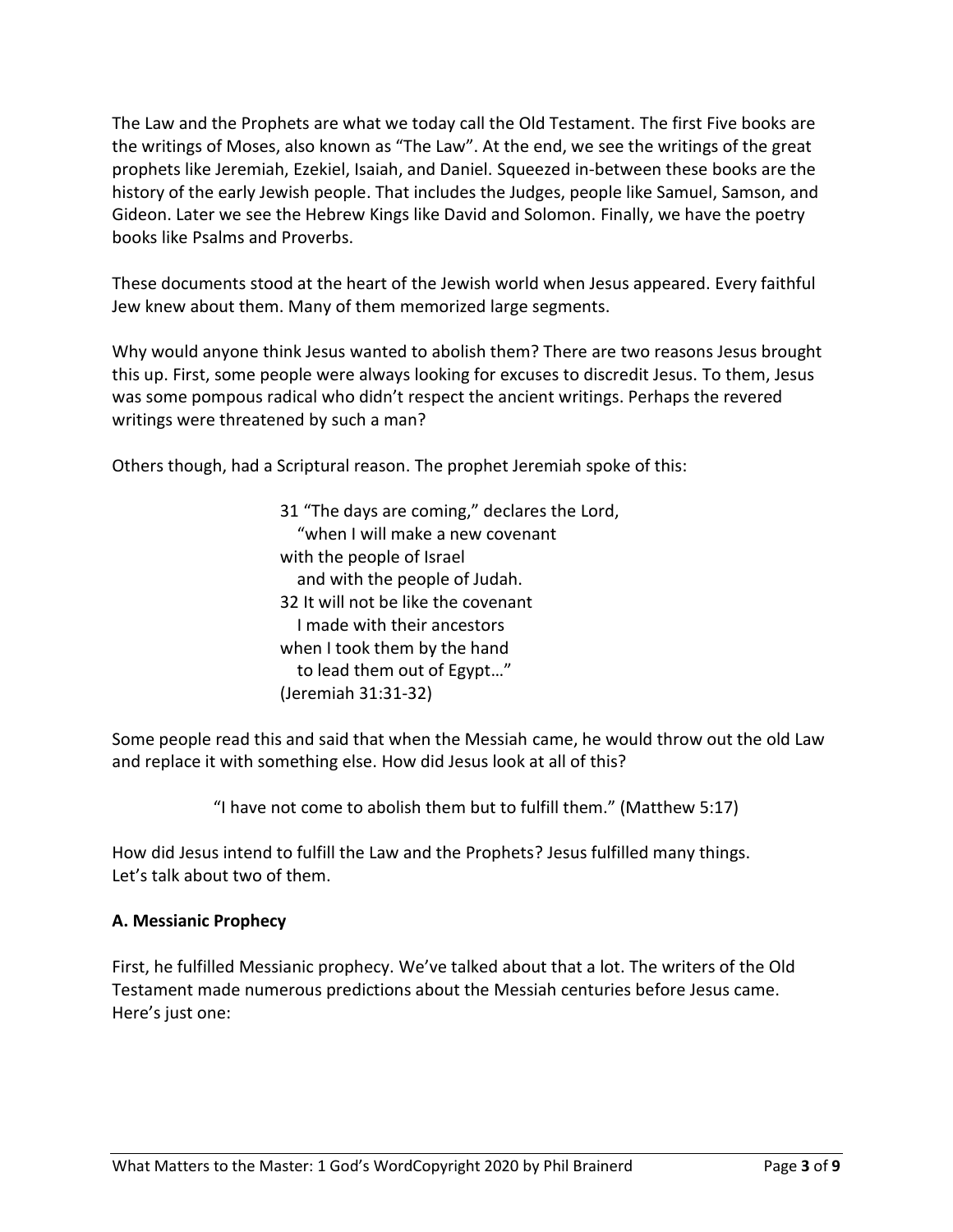14 I am poured out like water, and all my bones are out of joint. My heart has turned to wax; it has melted within me. 15 My mouth is dried up like a potsherd, and my tongue sticks to the roof of my mouth; you lay me in the dust of death. (Psalm 22:14-15)

How does someone have their bones out of joint? How does their heart turn to wax and melt? *These are things that would happen if someone was crucified.* When hands are nailed to a cross it puts weight on the arms at a weird angle. Eventually the joints would give out. If a person were hanging, bleeding in the hot sun, they would become dehydrated. Eventually, their blood would become so thick, the heart would give out.

This looks like someone being crucified. As if this was amazing enough, the psalm writer goes on:

> 16 Dogs surround me, a pack of villains encircles me; they pierce my hands and my feet.

Again, this passage looks like it's describing a person being crucified. Psalm 22 was written by King David, who lived a thousand years before Jesus. At that time, crucifixion hadn't been invented. You could be executed by stoning. You could die by being beheaded or run through with a sword. You could be impaled. There were all kinds of grisly ways to execute people over the years, but no one died by having their hands and feet pierced when David wrote this. Crucifixion was invented by the Romans centuries later.

This is one of many predictions about the Messiah, written centuries before Jesus came. Jesus fulfilled these prophecies. So, Jesus had no reason to abolish the Law and the Prophets because they were evidence that he was the promised Messiah.

But there's an even more profound reason for Jesus to keep the Scriptures. Let's open our Bibles at the beginning: Genesis.

1 In the beginning God created the heavens and the earth. 2 Now the earth was formless and empty, darkness was over the surface of the deep, and the Spirit of God was hovering over the waters. (Genesis 1:1-2)

So, God created everything – the heavens and the earth. How did he start?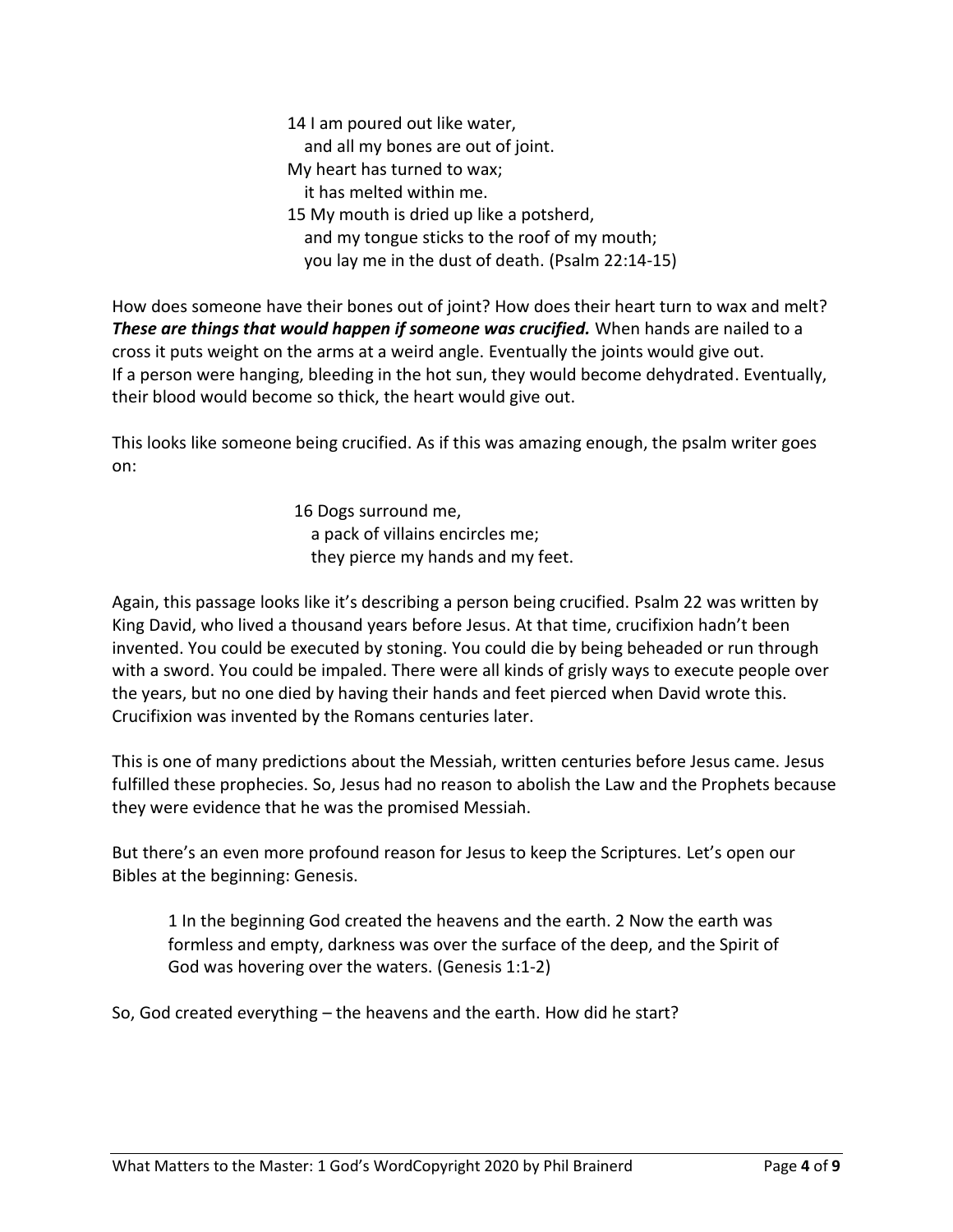3 And God said, "Let there be light," and there was light. 4 God saw that the light was good, and he separated the light from the darkness. 5 God called the light "day," and the darkness he called "night". (Genesis 1:3-5, Emphasis mine)

God speaks, and things happen. He says, "Let there be light" and there's light. When those things happen, God supplies words for them. God doesn't just create things and leave them floating in the Universe. God assigns names to the things he creates. He assigns words. In this case, "day" and "night".

This tells us something about God. The presence of speech indicates thoughts. This is telling us that God has thoughts. Some of the thoughts are spoken, and they become things - planets, stars, the universe. Other thoughts are spoken, and they're written down by humans. Those humans are called "Prophets".

So, when we open the Scriptures, we're seeing the thoughts of God. We see a representation of God. These are not just words. These are not just stories. These words and stories represent God. God wants to share his thoughts with us. God is opening his heart and his mind to us. We meet him in the pages of Scripture.

The Apostle John goes even further:

1 In the beginning was the Word, and the Word was with God, and the Word was God. 2 He was with God in the beginning. 3 Through him all things were made; without him nothing was made that has been made. (John 1:1-3)

Later in that line of thought:

14 The Word became flesh and made his dwelling among us.

Jesus is the Word. The words of Scripture represent him. He fulfills the Scripture because the Scriptures represent him. So, God's Word matters to the Master because it represents God's very being. Jesus was not sent to abolish the Law and the Prophets, but to fulfill them.

Having learned that, let's look at more reasons. Why else does God's word matter to the Master?

# **II. God's Word matters to the Master because it reveals God's eternal plan.**

Because the Scripture represents God, it's eternal - And it reveals God's eternal plan.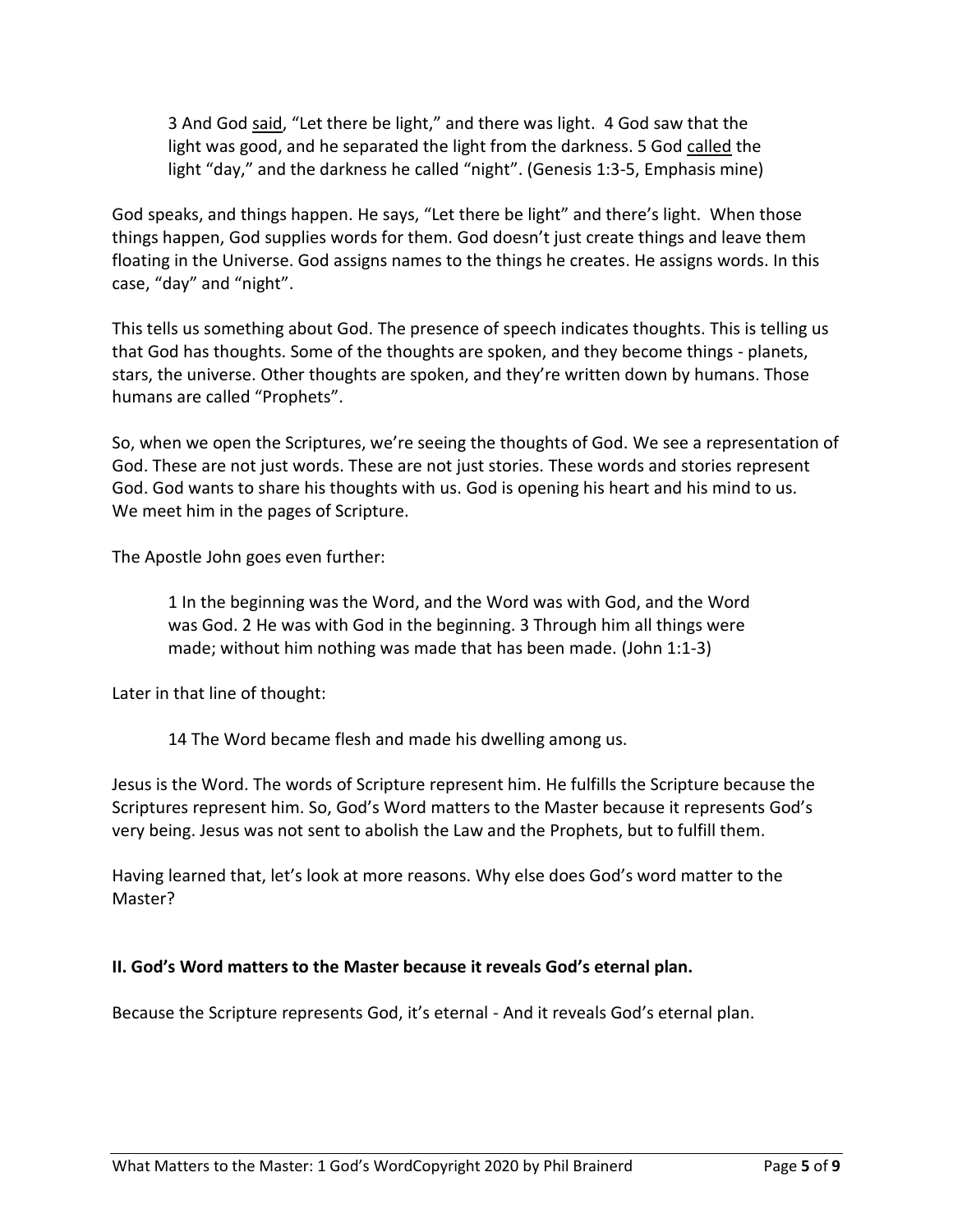18 For truly I tell you, until heaven and earth disappear, not the smallest letter, not the least stroke of a pen, will by any means disappear from the Law until everything is accomplished. (Matthew 5:18)

Every major language in our world has an alphabet. We have symbols for every sound. Our language, English has letters that in some cases are very simple.

The easiest letter to write is the lower-case "L (l)". It's just one line. Hebrew has some similar letters – they only have one stroke. Greek has them, too.

We also have letters that change dramatically if we just add a small stroke. Lower-case "L" becomes a "T" with just one stroke. Again, Hebrew and Greek have some similar letters.

Jesus doesn't just say that every word of Scripture is important. He says that every letter of Scripture is important. He uses colorful language to emphasize this even more - Not the smallest letter, not the smallest stroke will pass away until something happens.

What is that "something"? "…until everything is accomplished".

What is that? Everything! Everything described and predicted in the Old Testament must come to pass.

Currently, while we live on our broken world, we have a limitation: Paul talked about it in Corinthians:

12 For now we see only a reflection as in a mirror; then we shall see face to face. Now I know in part; then I shall know fully, even as I am fully known. (I Corinthians 13:12)

Right now, we don't see everything. Jesus and the Father are in heaven. Someday, Jesus will return to bring his Kingdom to the earth. All of Scripture will be fulfilled. Then, we'll have something better than the written words of Scripture. We'll have the God whom the Scriptures describe. We'll have Jesus and see him face to face. Until then, we have his written Word.

Let's move on to our final point. There's another reason God's Word is important to the Master.

# **III. God's Word matters to the Master because it reveals true and false disciples.**

God's Word reveals true and false disciples. How does it do that?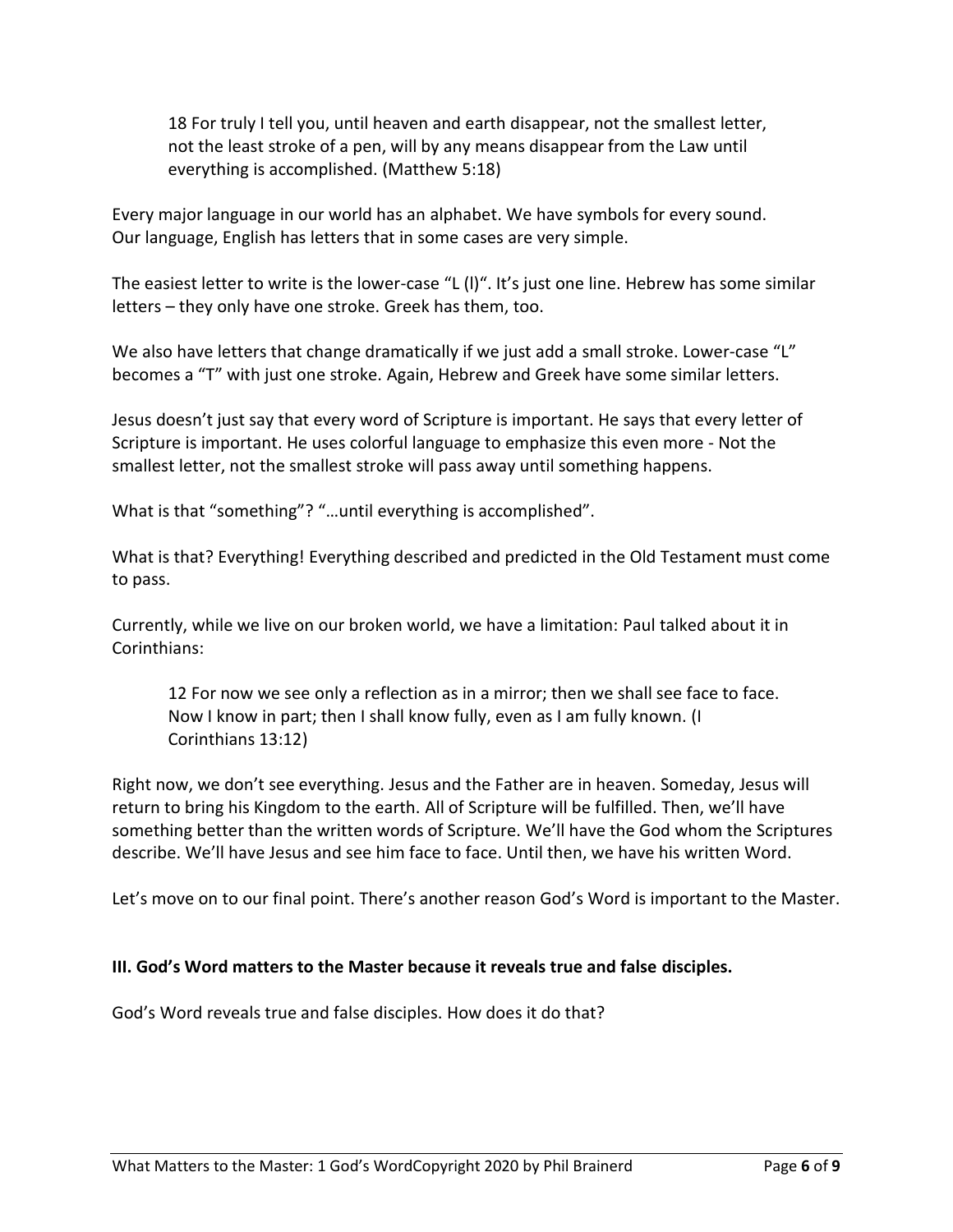Therefore anyone who sets aside one of the least of these commands and teaches others accordingly will be called least in the kingdom of heaven, but whoever practices and teaches these commands will be called great in the kingdom of heaven. (Matthew 5:19)

There's a simple formula here: Set aside parts of the Word of God. Pretend that they don't matter. You will be called least in God's kingdom. On the other hand, you can teach the entire Word of God. You will be called great in God's kingdom. That seems simple enough, but let's dig a little deeper. What is Jesus talking about?

First, we need to understand what Jesus is *not* talking about here. He's not saying that it's wrong to prioritize Scripture. Later in Matthew, someone asked Jesus the following question:

"Teacher, which is the greatest commandment in the Law?" (Matthew 22:36)

We're told that Jesus gave an immediate answer:

37 Jesus replied: "'Love the Lord your God with all your heart and with all your soul and with all your mind.' 38 This is the first and greatest commandment. 39 And the second is like it: 'Love your neighbor as yourself.' 40 All the Law and the Prophets hang on these two commandments. (Matthew 22:37-40)

Jesus himself taught that it's appropriate to see some Scripture as core teaching. We start with these core teachings and work out.

It's also fine to say that sometimes one piece of Scripture relates to a given situation better than others. If I see someone stealing, I might tell them, "Thou Shalt not Steal".

So, what *is* Jesus saying? To illustrate, let me share a story from an old movie. In 1960, Walt Disney released the movie, "Pollyanna". Pollyanna is the story of a young girl, a teenager who lived in the early 1900s. Her parents were missionaries, but sadly, they died. She was left in the care of a strict aunt who lived in the town of Harrington, Vermont. In spite of all the things that have gone wrong in her life, Pollyanna is a very positive young lady. In fact, if you know someone who is overly optimistic no matter what goes wrong, you might give them the nickname "Pollyanna".

Among various events in the story, at one point Pollyanna gets into an interesting discussion with the local minister one day. His name is Reverend Ford. She asks him if he likes being a minister. He's never been asked that question before. He's perplexed, so he replies, "why would you ask that?" Pollyanna answers back, "because you don't look very happy."

After some discussion, Pollyanna shares that at one time, her father was unhappy. Recall he was a missionary. But he figured out a way to change. Reverend Ford is extremely interested in this.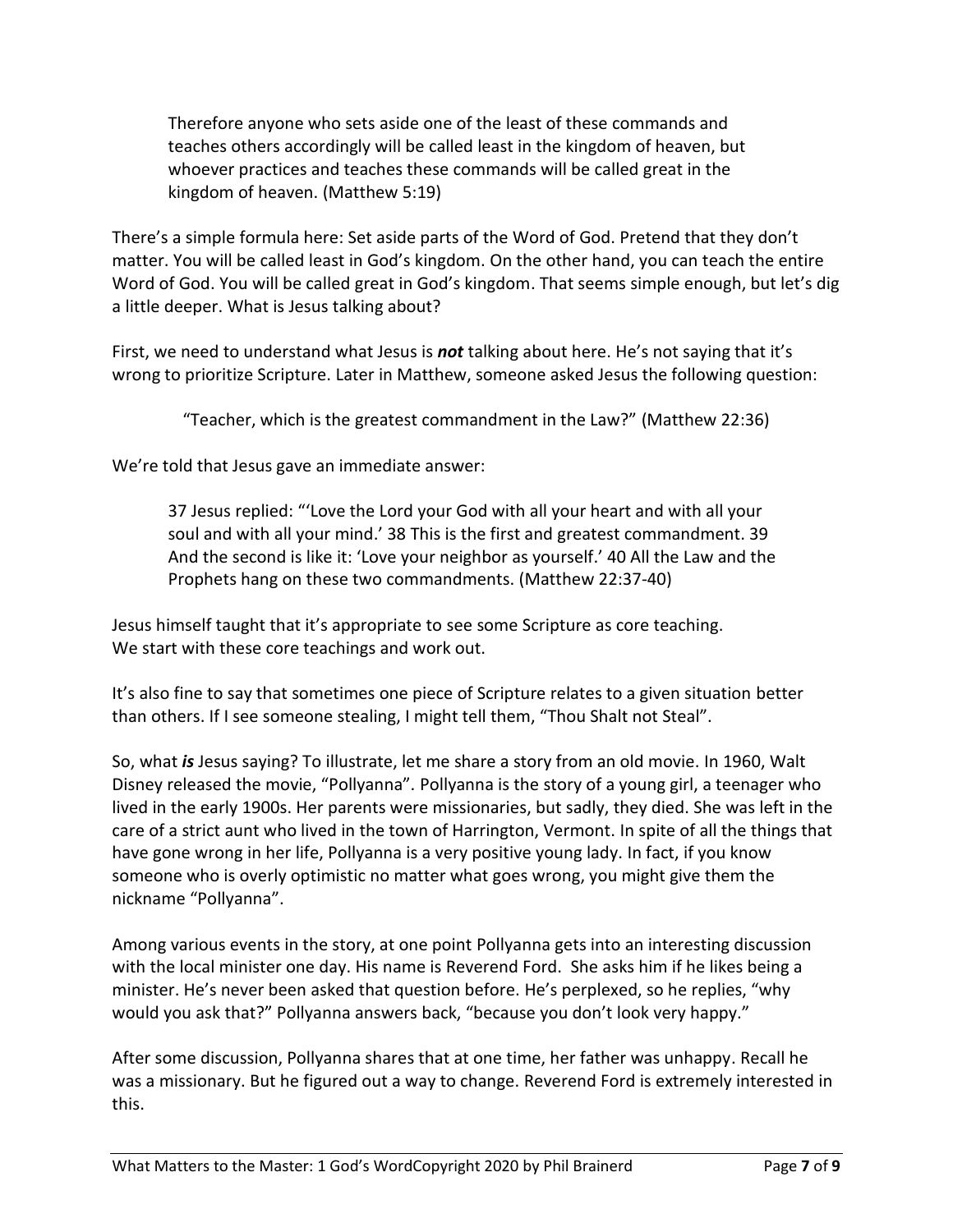What was the solution? Pollyanna says her father began to search the Bible for 'happy' scriptures. Scriptures that say things like, "Shout for joy to the Lord". He found 800 such Scriptures. After finding them, Pollyanna's father decided that he would only preach from those Scriptures. He stopped preaching on Scriptures that made people feel bad. He would only teach based on Scripture that made people feel happy. From that point forward, Pollyanna's father was happy, and the people who listened to him were happy.

From this story, we can see what Jesus was talking about. It's not that some Scripture isn't more central than others. It's not that some Scripture isn't more applicable at different times. It's that some Scripture makes people unhappy. People are bothered by those Scriptures. Why is that?

Let's see what the apostle Paul had to say about Scripture:

All Scripture is God-breathed and is useful for teaching, rebuking, correcting and training in righteousness… (II Timothy 3:16)

"All Scripture is God-breathed" (some translations say 'inspired') There is nothing more personal than your breath. As we said, Scripture represents God.

Here's the problem: Some people don't want God in their lives. They don't want to be taught. The don't want to be rebuked or corrected. They don't think they need any instruction in righteousness.

The apostle John said it well:

This is the verdict: Light has come into the world, but people loved darkness instead of light because their deeds were evil. (John 3:19)

My friends, would you like to be rich? Start an organization. Call it a church. Tell people you're speaking for God and reading from the Bible. Then, only read things that make people happy. Talk about success, healing, joy, and acquiring money. Don't read the parts of the Bible that challenge, or rebuke, or confront. People pay handsomely to be part of a church like that. They'll pay because their lives are full of darkness, and they don't want any light changing that.

That's tragic. There was a group of people in Jesus' day who did exactly that. Let's read about them:

For I tell you that unless your righteousness surpasses that of the Pharisees and the teachers of the law, you will certainly not enter the kingdom of heaven. (Matthew 5:20)